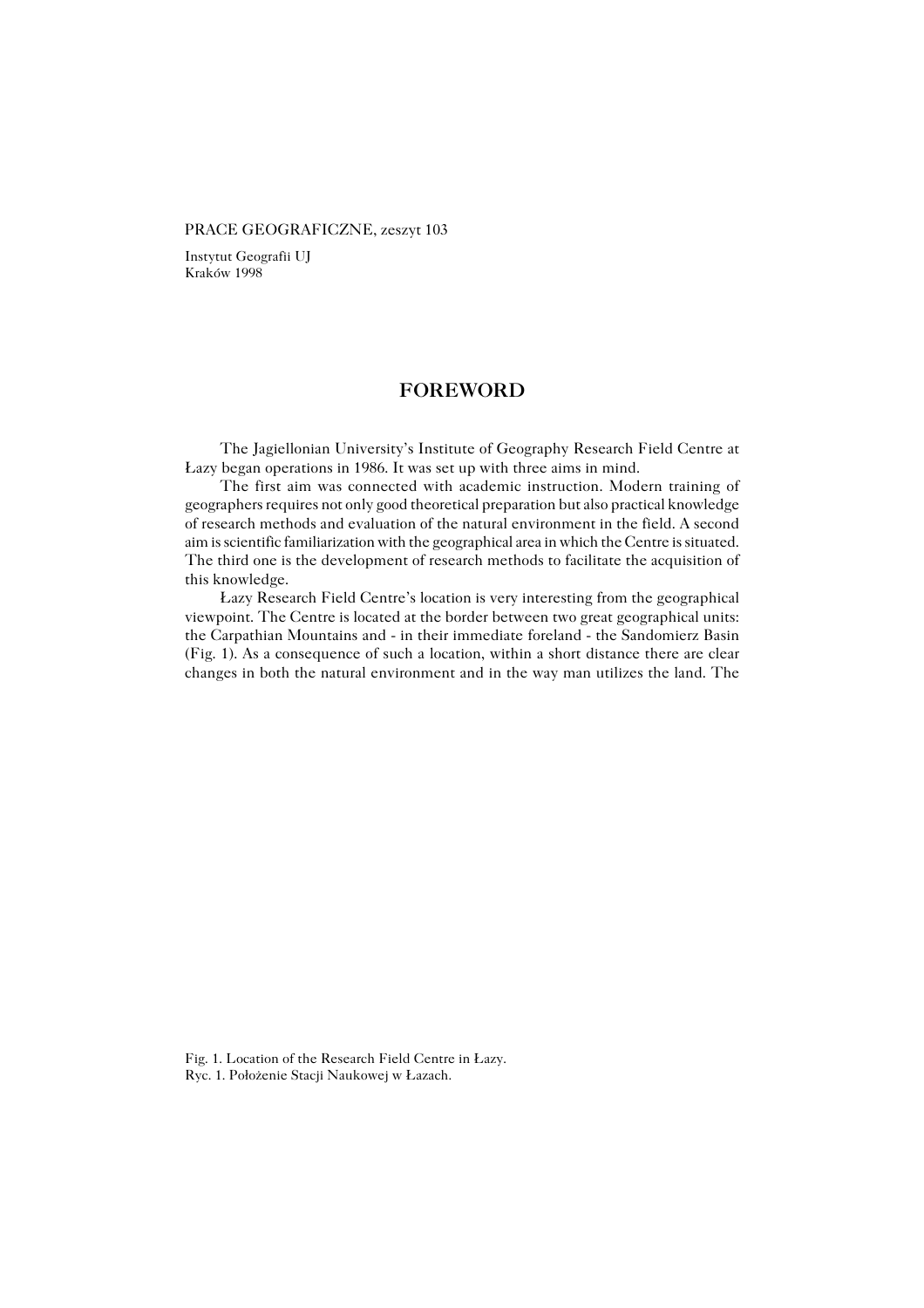area of research is located not far from important industrial centres in Silesia and Cracow to the west, and Tarnów and Tarnobrzeg industries to the east and north−east. This part of the Carpathian Foothills is above all an agricultural area. Important questions which should therefore be asked are:

- Is this particular part of the Carpathian Foothills subject to the influence of pollution emitted by the aforementioned industrial areas - and if so, to what extent? –
- What are the environmental conditions of spread of this pollution? –
- To what degree do local environmental factors affect the lodging and accumulation of the pollution, and how much do they neutralize or evade it?
- What is the role of farming activity in shaping the environment and its vulnerability or resistance to the existing threats? and finally, –
- What is the present condition of the environment? –

In this volume the reader will find papers in which are to be found some answers to the questions posed above.

Changes in the natural environment of the Carpathian Foothills have a varied character and affect not only the last period of intensive economic activity. They reach far back in time. These issues are addressed by M. Pietrzak, who carried out a synthetic overview of the role of man in the mani−centuried transformation of the area of the Carpathian Foothills between the rivers Raba and Uszwica.

In the work by B. Izmaiłow we find information about conditions impinging on pollution carried through the atmosphere. These conditions depend both on the direction and speed of winds and on the landscape − the layout of valleys and ridges and the exposure of hillsides and slopes.

The issues examined by B. Izmaiłow bring us indirectly to study of the deposition of substances of various origins, together with the precipitation falling on the area under research. This is addressed in the papers by W. Chełmicki and M. Klimek, and by M. Żelazny, in which the authors try to show if it is possible to document a relationship between vectors of air masses and the extent of pollution and − related to this − the acidity of rainfall.

The paper by S. Skiba, M. Drewnik, M. Klimek and R. Szmuc briefly characterise soilcover and its ability to function as a buffer in the face of incoming contamination, such as heavy metals.

Spatial variations in radioactive fallout caused by the collection of Caesium−137 in the soil are looked at in the paper by W. Chełmicki, K. Krzemień and M. Klimek. In turn the paper by K. Krzemień and K. Sobiecki is devoted to the dynamics of river transport of dissolved and suspended matter.

This volume also contains papers looking at threats to ground water. The effect of many years of exploitation of the saltmines at Łężkowice on the Raba is saline water migrating through bedrock to the alluvium of the Raba valley and beyond − to the river itself − even till today. This problem is addressed by G.M. Hall. In their turn, J. Ellis and J. Dottridge write about signs of contamination ground water by nitrates. This problem will without doubt grow with the intensification of agriculture in the Foothills.